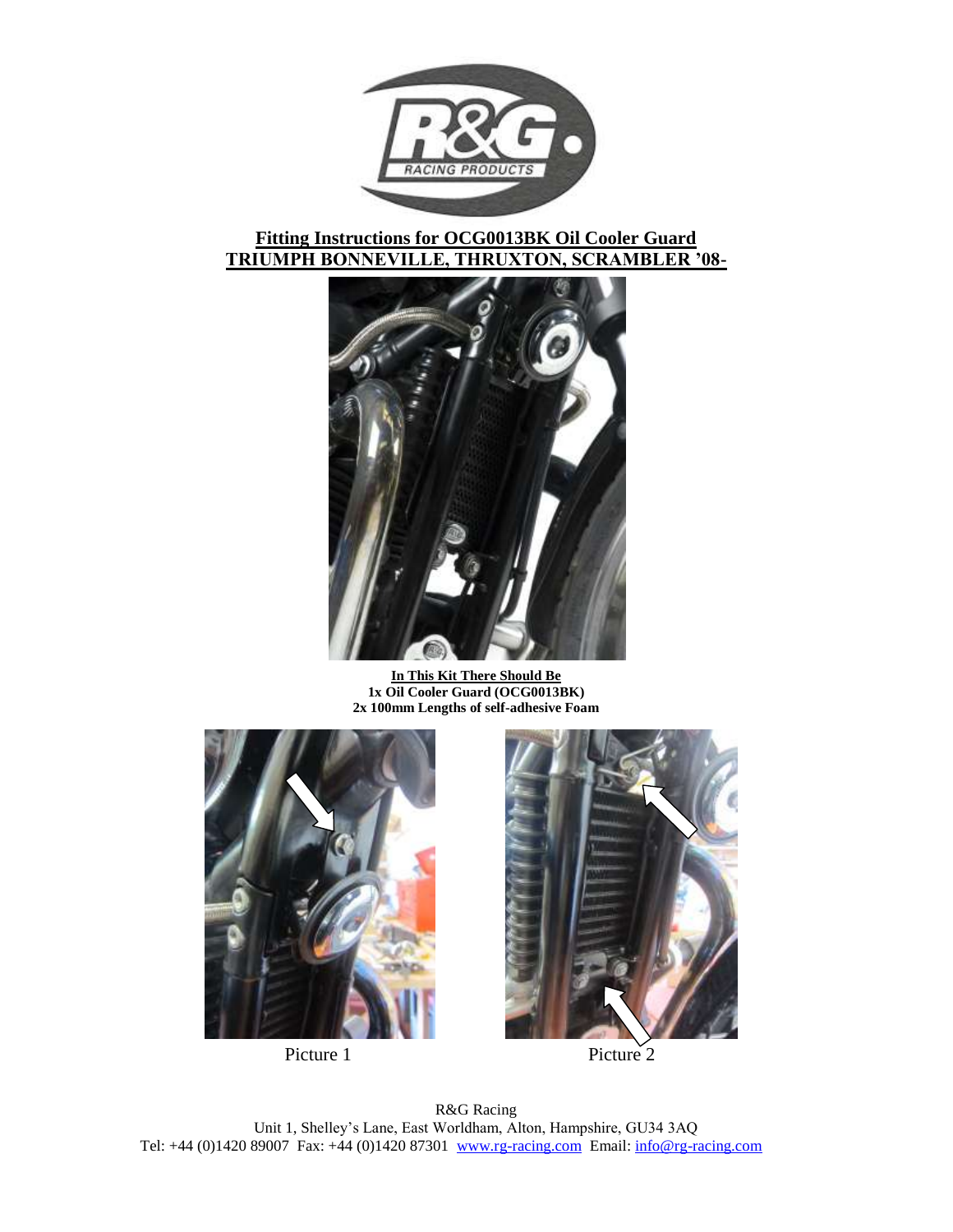

Picture 3

## **TOOLS REQUIRED**

Socket set to include 8mm & 12mm sockets.

## **FITTING INSTRUCTIONS**

- To fit the radiator guard to the bike cut the foam strip provided into 10mm wide pieces and stick them to the back of the radiator guard frame, so that they sit between the radiator guard and the radiator.
- Remove the bolt that secures the horn in place and move the horn to gain access to the radiator, as arrowed in picture 1.
- Remove the three bolts that secure the radiator in place, as arrowed in picture 2.
- With the bolts removed, pull the radiator away from the frame rails to allow access for sliding the radiator guard in place from the left side of the bike, as shown in picture 3. *Removing the left exhaust makes access easier, though this is not neccessary.*
- Offer the R&G Oil Cooler Guard into position and using the original bolts secure the guard in place, before tightening the three bolts evenly.
- Refit the horn.

ISSUE 1 28/06/2012 (AR)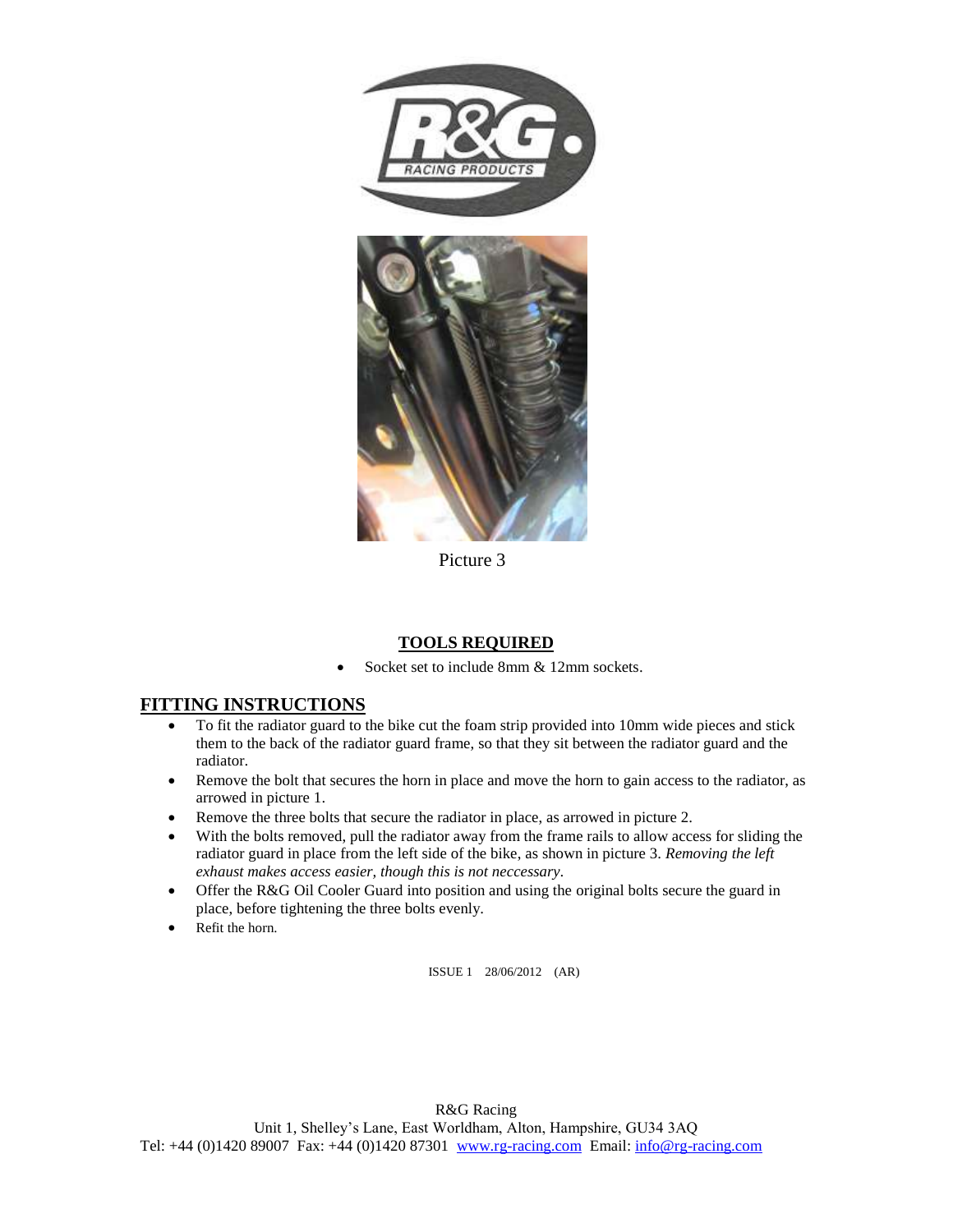

# **Instructions de montage OCG0013BK Protection refroidisseur d'huile TRIUMPH BONNEVILLE, THRUXTON, SCRAMBLER '08-**



**Le kit doit contenir: 1x Protection refroidisseur d'huile (OCG0013BK) 2x 100mm Mousse autocollante**





Photo 1 Photo  $\check{2}$ 

R&G Racing Unit 1, Shelley's Lane, East Worldham, Alton, Hampshire, GU34 3AQ Tel: +44 (0)1420 89007 Fax: +44 (0)1420 87301 [www.rg-racing.com](http://www.rg-racing.com/) Email: [info@rg-racing.com](mailto:info@rg-racing.com)